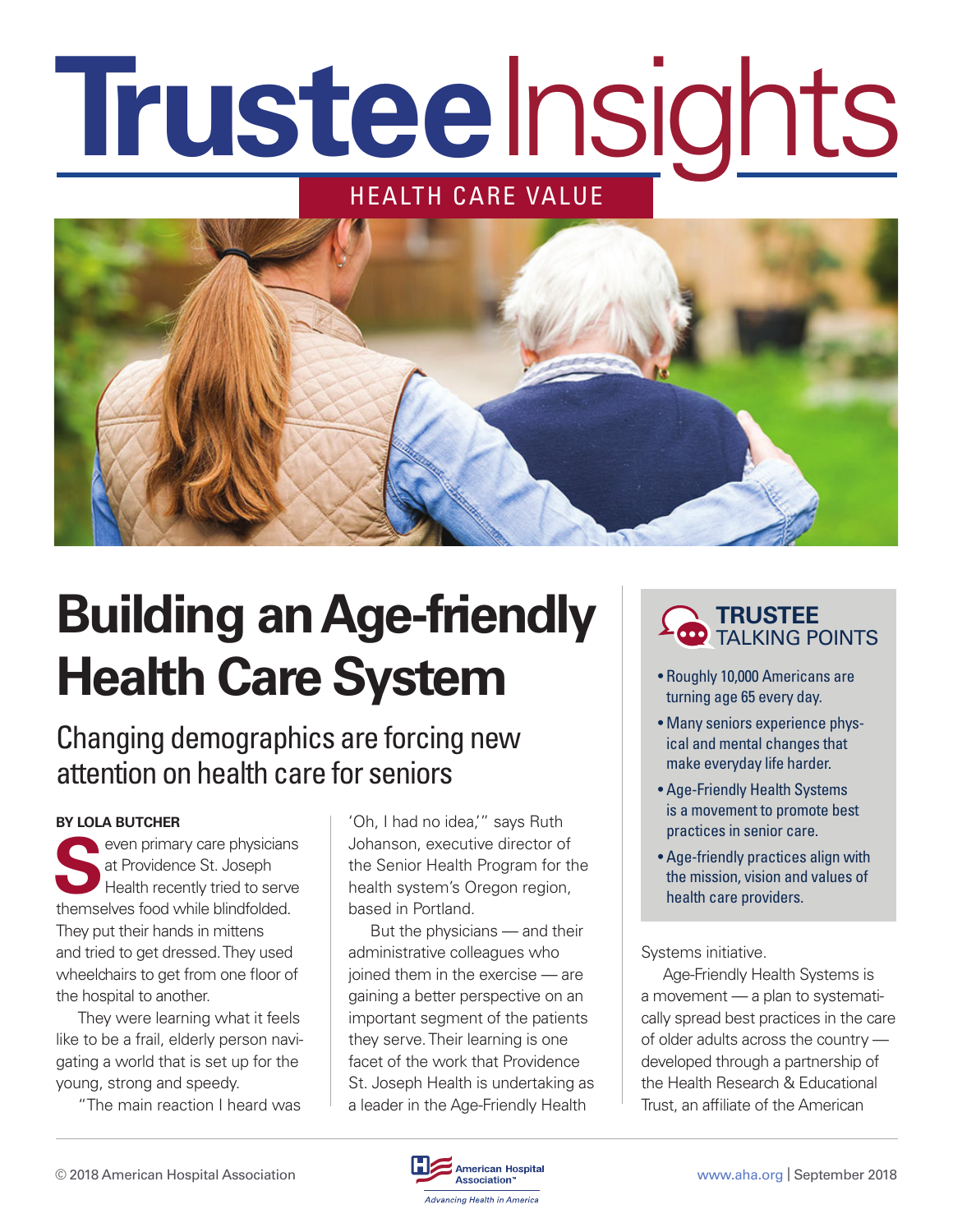## **Trustee** Insights **All According to the CARE VALUE**

Hospital Association; the Catholic Health Association; the Institute for Healthcare Improvement; and The John A. Hartford Foundation.

"We're calling this a movement because there's a lot of energy and a groundswell of excitement that's building up about this effort," says HRET President Jay Bhatt, D.O., senior vice president and chief medical officer of the AHA. "And we know how important it is given the issues of affordability and poor

live well past age 80, and the majority of them will require some type of long-term care.

The foundation provided grant funding to help five systems — Providence St. Joseph; Anne Arundel Health System, Annapolis, Md.; Ascension, St. Louis; Kaiser Permanente, Woodland Hills, Calif.; and Trinity Health, Livonia, Mich. develop and test new care processes for older adults. The goal is to make life easier and better for health care

"We're calling this a movement because there's a lot of energy and a groundswell of excitement that's building up about this effort. And we know how important it is given the issues of affordability and poor outcomes among older adults."

**Jay Bhatt, D.O.,** HRET president and senior vice president and chief medical officer of the AHA

outcomes among older adults."

The philanthropic John A. Hartford Foundation has worked on behalf of older adults for more than 35 years, supporting the development of many proven care models. But none has spread universally throughout the continuum of care, says Terry Fulmer, Ph.D., R.N., the foundation's president, speaking on why we need age-friendly health systems.

America's changing demographics are forcing new attention on the need. More than 46 million Americans are 65 or older today, and that number will double by 2060. Currently, 77 percent of U.S. seniors have chronic diseases. Many seniors providers and older adults alike.

"We want to be effective, add value and be measurably impactful so that every CEO in this country says, 'I want my system to be age friendly,'" says Fulmer. "We are creating a social movement where our further goal is for every person to say, 'I demand age-friendly health care for me and my family.'"

### **What "Age-friendly" Looks Like**

As they age, many seniors experience decreased mobility, social isolation, loss of independence and changes in their self-identity that make everyday life harder. On top of this, the challenges inherent in America's fragmented health care system are magnified when viewed through the lens of their complex needs.

"That includes transitions between care settings, potential side effects or problems with adverse drug interactions, the lack of care planning and poor coordination between caregivers," says Marie Cleary-Fishman, HRET vice president of clinical quality.

The best response from health care providers, Bhatt says, is the age-friendly "4M" model, which takes its name from four broad priorities:

**• What Matters:** Knowing and adhering to each older adult's personal health goals and care preferences.

**• Medications:** Limiting medications to those that, as much as possible, do not interfere with the patient's mental functioning, mobility or personal preferences.

**• Mentation:** Recognizing and managing depression, dementia and delirium across care settings.

**• Mobility: Ensuring that older** adults move safely every day, at home or in any care setting, so they maintain function and can do what matters to them.

 The four M's line up with the goals of hospitals and health systems that seek to use evidencebased practices to improve the quality, efficiency and patient/family experience of the care they deliver, Fulmer says.

For example, preventing a serious, fall-related injury during a hospital stay can decrease a patient's length of stay by an average of 6.3 days, according to

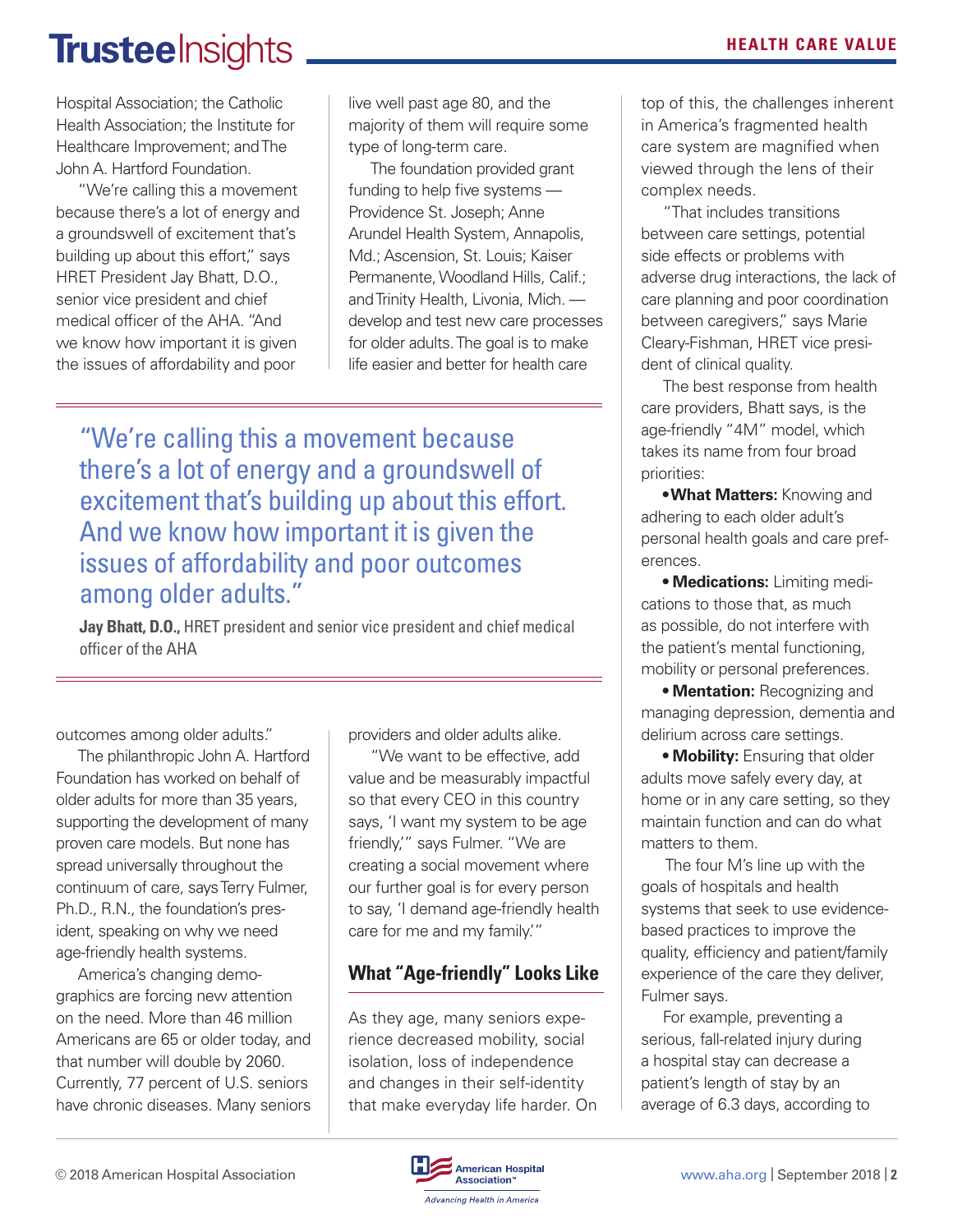### **Trustee** Insights **All and Separate CARE VALUE**

a review of 57 hospital inpatients discharged between Jan. 1, 2004, and Oct.16, 2006. (See "The Cost of Serious Fall-related Injuries at Three Midwestern Hospitals," by C. A. Wong et al., Jt Comm J Qual Patient Saf. 2011 Feb; 37[2]: 81-87.)

And delirium detection and treatment programs save \$16 for every \$1 investment, according to a review of the 2008 performance of an inpatient delirium-prevention program. (See "Sustainability and Scalability of the Hospital Elder Life Program at a Community Hospital," by Fred H. Rubin et al., J Am Geriatr Soc. 2011 Feb; 59[2]: 359–365.)

### **Birthing a Movement**

The 4M model was born out of an extensive process to determine the most important elements of good care for older adults. Staff at the Institute for Healthcare Improvement (IHI) examined 22 evidence-based care models developed in recent years to identify 13 core features, says Kedar Mate, M.D., IHI's chief innovation and education officer. Staff members then assembled a group of geriatricians, health system executives and other stakeholders to prioritize the most important ones.

"Distilling our work to the four M's — what matters, medications, mentation, mobility — looks simplistic, but it was very hard to do," Fulmer says. "Thanks to IHI and our clinical partners, we've got a parsimonious, elegant model, which we think of as the gateway into excellent geriatric care."

By design, each of the four elements reinforces the others. For example, making sure that

medications are properly managed increases an older adult's ability to move safely and think clearly. Likewise, managing dementia and delirium increases the likelihood that medications will be taken properly and patients can express their "what matters to me."

Also by design, the 4M priorities cross the continuum of care, Mate says. Mobility — staying as active as possible without falling — is as

campaign next year with the goal of having 1,000 care sites — including ambulatory, inpatient, and postacute — committed to age-friendly care by 2020.

That does not suggest that all systems will be using identical protocols; rather, they will all be embedding the tenets of the 4M care model as it makes sense for their own organizations. And because of their focus on best care for older adults,

"Distilling our work to the four M's — what matters, medications, mentation, mobility looks simplistic, but it was very hard to do. Thanks to IHI and our clinical partners, we've got a parsimonious, elegant model, which we think of as the gateway into excellent geriatric care."

**Terry Fulmer, Ph.D., R.N.,** president, John A. Hartford Foundation

important on a hospital unit as it is in a patient's home, doctor's office or skilled nursing facility. So leaders at all settings of care can share that priority when thinking about how they care for patients.

Another intention was to create a care model that could be adopted widely. The five health systems are currently prototyping and testing ways to operationalize the four M's. They are starting with small-scale tests, then spreading that knowledge within their organizations.

"They will teach us what it would take for those systems to reliably implement those four M's for every patient who crosses their thresholds," Mate says.

That learning will be used for an Age-Friendly Health Systems they will be learning from experience and from each other.

"I fully expect that we will continue to improve the content of what it means to be 'age-friendly' so that we will be constantly pushing the field forward towards improving care for older adults over time," Mate says.

### **Age-friendly Care in Action**

The pilot sites, each of which has its own goals, are experimenting with different practices in different settings.

For example, Kaiser Permanente's (KP) goal is to reach nearly 3,500 older adults served in Acute Care of the Elderly (ACE) units, a nursing and rehab center and palliative care clinic at the Woodland Hills Medical

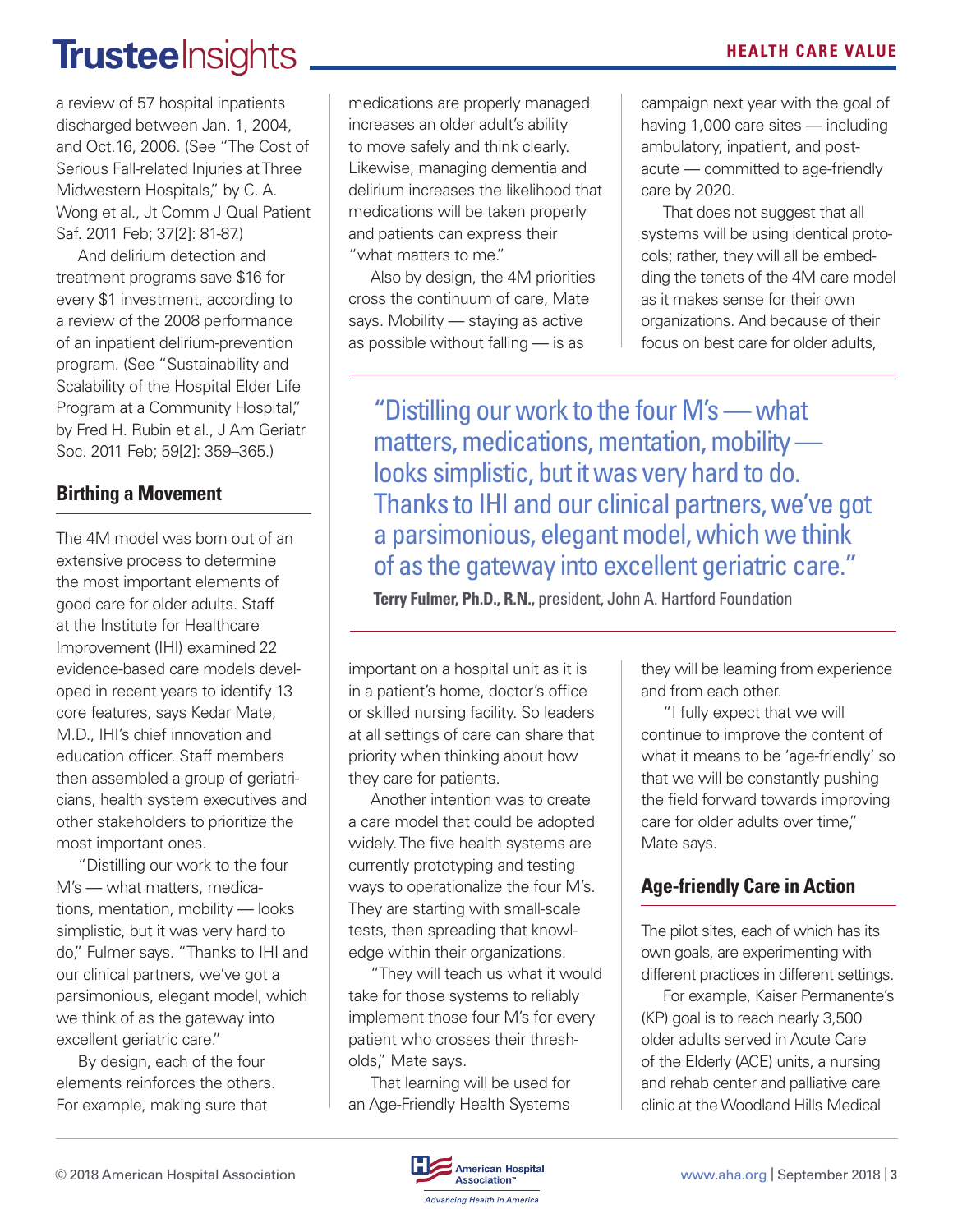## **Trustee** Insights **MEALTH CARE VALUE**

Center. Initial steps included developing patient-facing medication lists and a patient survey to determine "what matters." Looking ahead, KP will work with physical therapists to develop "My Daily Exercise" sheets to keep patients and clinicians focused on improving mobility.

Anne Arundel Health System, meanwhile, is trying to reach nearly 20,000 older adults in nine acute-care units, the emergency department and 25 assisted-living we tried to create all the best practices for both inpatient and outpatient," Johanson says. "Being part of the Age-Friendly Health Systems network allows us to learn inpatient practices from others and to share our outpatient findings with them as we get further down the road."

To focus on mobility, Providence St. Joseph recruited a nurse practitioner with geriatrics expertise to develop a comprehensive fall-prevention program to serve patients in

"Being part of the Age-Friendly Health Systems network allows us to learn inpatient practices from others and to share our outpatient findings with them as we get further down the road."

**Ruth Johanson,** executive director of the Senior Health Program for the health system's Oregon region.

homes. The system started by incorporating "what matters" responses into patients' electronic health records, improving patient and family education and working to reduce inpatient average lengths of stay for older adults.

HRET staff will help evaluate the results of the prototype sites and identify the best metrics to track going forward.

### **Age-friendly Care in Oregon**

While other health systems are testing age-friendly practices in acute-care settings, Providence St. Joseph is focusing its work in the outpatient arena.

"It would be a slow pace for us if

their homes, when they visit medical clinics, and in the community.

While some of the health system's primary-care clinics have routinely conducted fall risk assessments in the past, Johanson says, there has not been a standard process for referring at-risk patients for physical therapy, a medication assessment, or a homesafety evaluation.

"We are working to make that a really efficient loop so that providers are equipped to make that happen very easily," she says.

The health system is working to optimize the use of the STEADI — Stopping Elderly Accidents, Deaths & Injuries — toolkit developed by the Centers for Disease Control and Prevention. That includes educating

patients and their family members on how to reduce the chance of falling at home; developing a Tai Chi training program that makes people steadier on their feet; and coaching providers on how to incorporate a fall risk assessment into a patient visit.

For the medication "M," Providence St. Joseph is encouraging providers to limit the use of "Z drugs" — insomnia treatments that are associated with falls and injuries among seniors. To address mentation, the system plans to develop a dementia-care pathway.

And for "what matters," Providence St. Joseph is creating a conversation guide that will help staff members learn about an older patient's priorities and preferences and share the information.

"Whether it's a front-desk person or a nurse or a medical assistant or a physician, we need to be able to ask those questions in a way that is natural and respectful," Johanson says. "And we need to be able to document the information in a consistent way so that any of our caregivers who come into contact with that individual will know what matters to that person."

### **Joining the Movement**

The age-friendly movement doesn't ask health systems to add work but rather to redeploy existing hospital resources in a way that intentionally addresses the needs and preferences of their ever-growing population of older patients, Bhatt says. Age-friendly practices line up with the mission, vision, and values of American health care providers.

"This puts hospitals ahead of the